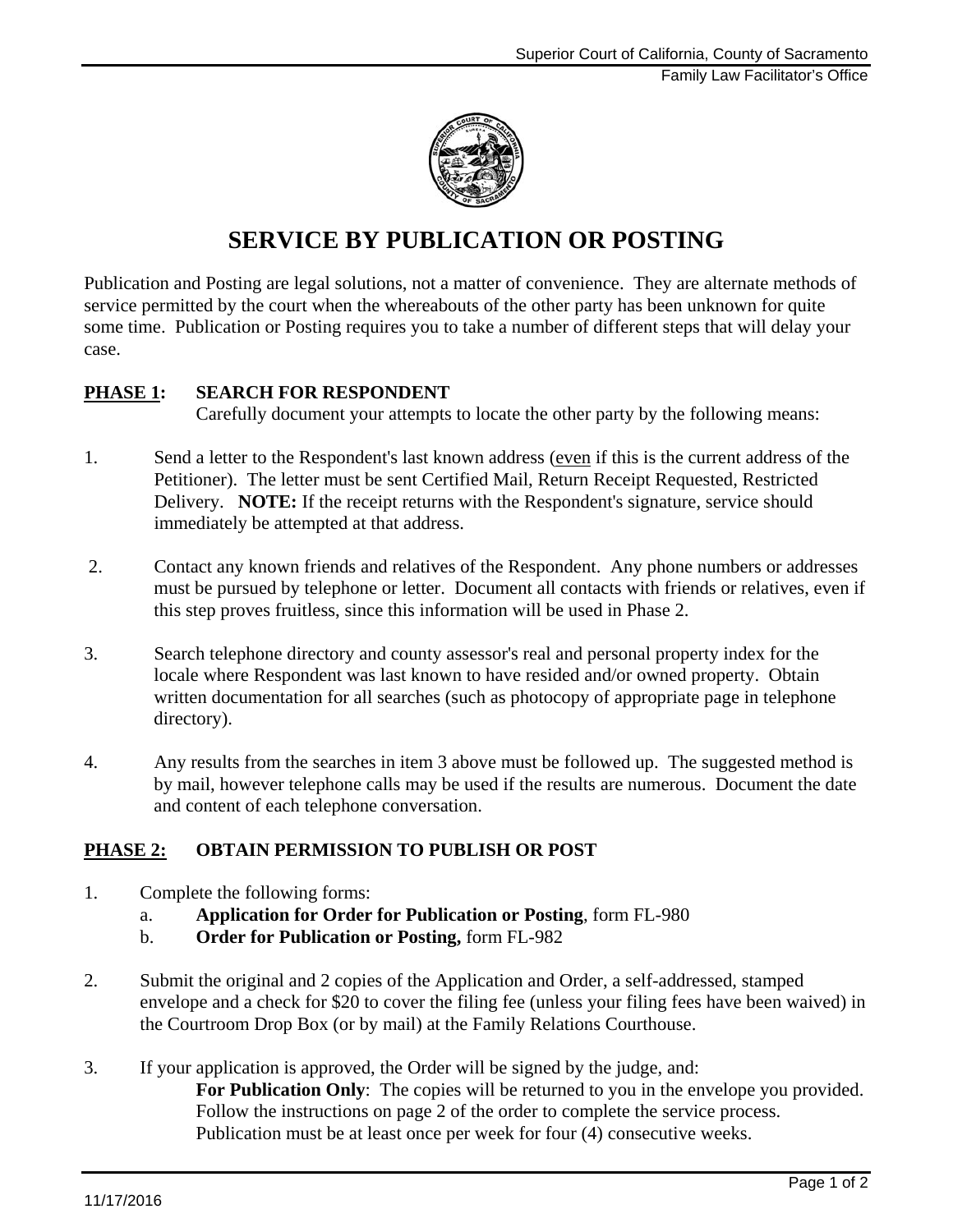

For Posting Only: One copy of the order will be returned to you in the envelope you provided. The other copy will be posted in Room 100 of the Family Relations Courthouse with the Summons for 28 days.

- 4. If Respondent is located during the period of publication or posting, a copy of the Summons, Petition, blank Response and Order for Publication or Posting must be served by mail on Respondent.
- 5. Service is effective on the 28<sup>th</sup> day of after Publication in the newspaper or Posting begins. Submit proof of publication to the Court. The Certificate of Posting will be prepared and filed by the Court at the end of the 28 days, and a copy will be mailed to you. The Respondent then has 30 days in which to file a Response.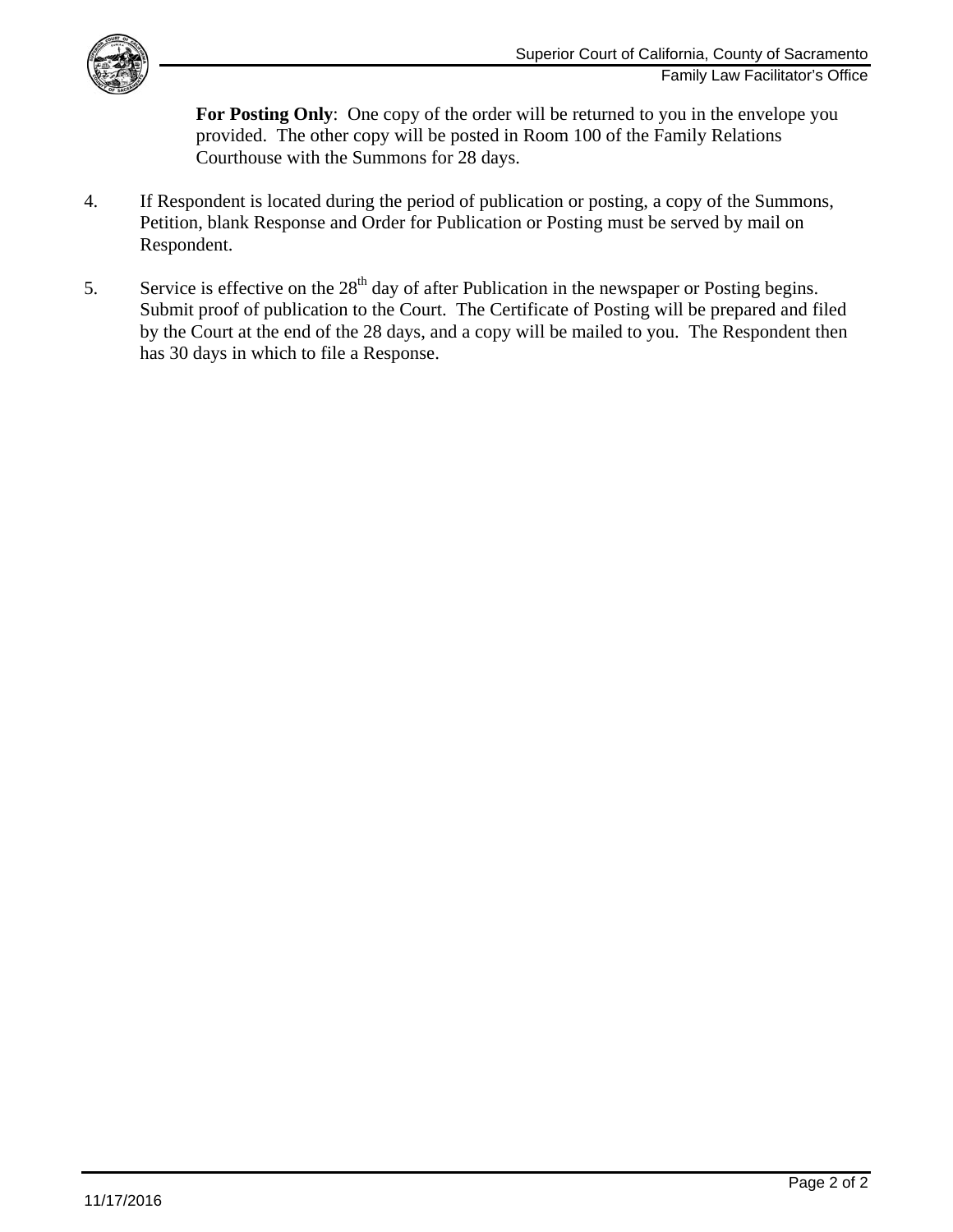### **FL-980**

|                                                                      |                                                                           | FL-980                                                                                                                                                           |
|----------------------------------------------------------------------|---------------------------------------------------------------------------|------------------------------------------------------------------------------------------------------------------------------------------------------------------|
|                                                                      | ATTORNEY OR PARTY WITHOUT ATTORNEY (Name, State Bar number, and address): | <b>FOR COURT USE ONLY</b>                                                                                                                                        |
| TELEPHONE NO.:<br>E-MAIL ADDRESS (Optional):<br>ATTORNEY FOR (Name): | FAX NO. (Optional):                                                       | To keep other people from<br>seeing what you entered on<br>your form, please press the<br><b>Clear This Form button at the</b><br>end of the form when finished. |
|                                                                      | SUPERIOR COURT OF CALIFORNIA, COUNTY OF Sacramento                        |                                                                                                                                                                  |
|                                                                      | STREET ADDRESS: 3341 Power Inn Road                                       |                                                                                                                                                                  |
|                                                                      | MAILING ADDRESS: 3341 Power Inn Road                                      |                                                                                                                                                                  |
|                                                                      | CITY AND ZIP CODE: Sacramento, CA 95826                                   |                                                                                                                                                                  |
|                                                                      | BRANCH NAME: William R. Ridgeway Family Relations Courthouse              |                                                                                                                                                                  |
| PETITIONER:                                                          |                                                                           |                                                                                                                                                                  |
| RESPONDENT:                                                          |                                                                           |                                                                                                                                                                  |
| OTHER PARTY/PARENT:                                                  |                                                                           |                                                                                                                                                                  |
| <b>FOR</b>                                                           | <b>APPLICATION FOR ORDER</b><br><b>PUBLICATION OR</b><br><b>POSTING</b>   | <b>CASE NUMBER:</b>                                                                                                                                              |

**Publication Request:** The petitioner requests that the court issue an order directing service of the summons listed in item 3 based on Code of Civil Procedure section 413.30, and that the summons be published in the following newspaper of general circulation *(name of proposed newspaper of general circulation where respondent is most likely to receive actual notice):*  1.  $\Box$ 

**Posting Request:** The petitioner requests that the court issue an order directing service of the summons listed in item 3 by posting at the location listed below. The petitioner has submitted a *Request to Waive Court Fees* (form FW-001). This request is based on Code of Civil Procedure section 413.30.

Posting location *(name, city, and state of proposed location to post where respondent is most likely to receive actual notice):* 

#### 3. **The legal documents to be served are***:*

- *Summons (Family Law)* (form FL-110)
- *Summons (Uniform Parentage—Petition for Custody and Support)* (form FL-210)
- c. Other *(specify):*

2.

a. b.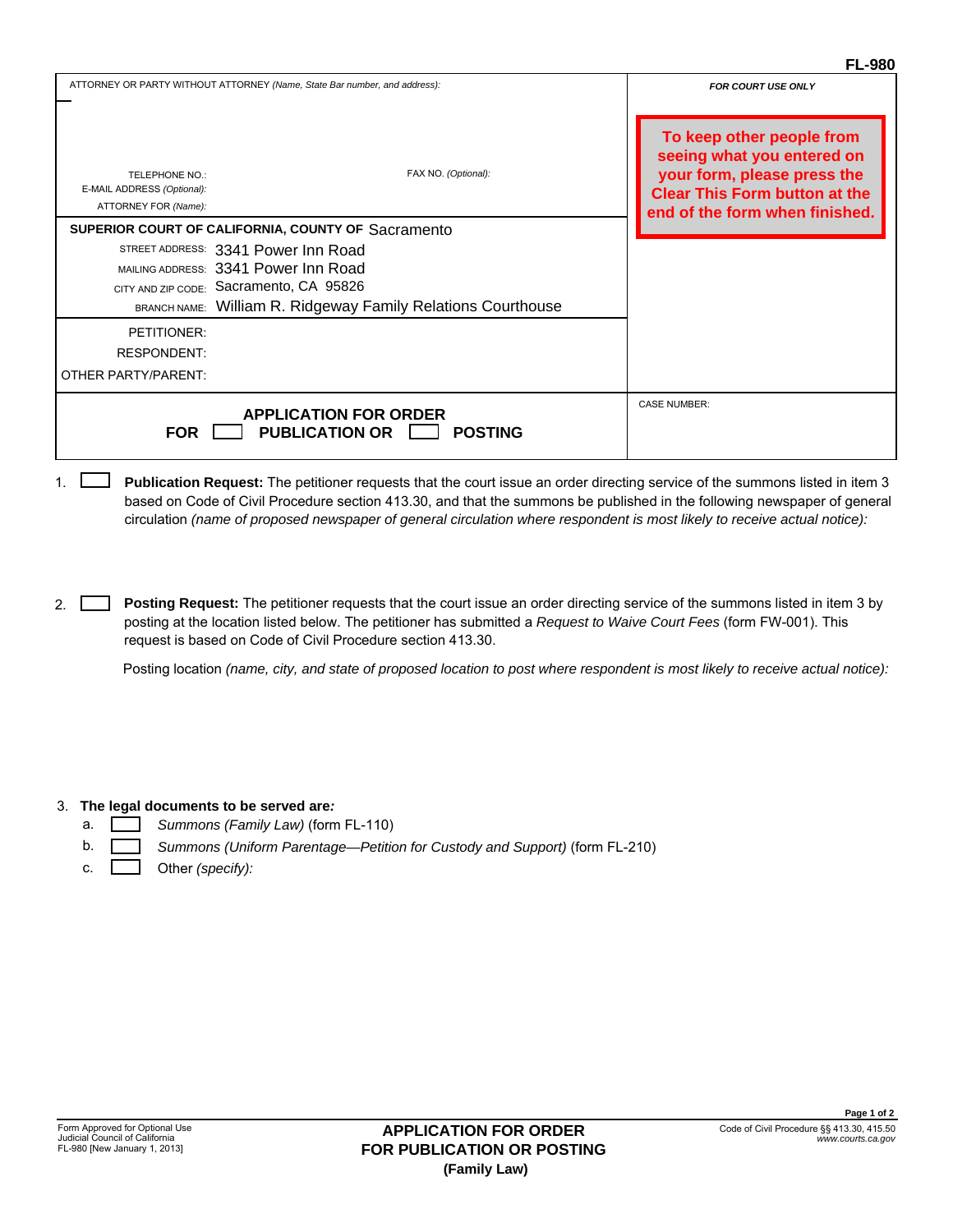|                     | <b>FL-980</b>       |
|---------------------|---------------------|
| PETITIONER:<br>–    | <b>CASE NUMBER:</b> |
| <b>RESPONDENT:</b>  |                     |
| OTHER PARTY/PARENT: |                     |

The respondent cannot with reasonable diligence be served in any manner specified in Code of Civil Procedure sections 415.10 through 415.40 based on the declaration below. 4

### **Declaration:** 5.

*Describe how you tried to find the respondent. This search may include checking with respondent's last known address; respondent's friends and family, respondent's current and past employers and any unions, Internet research, and the tax assessor records in the county of respondent's last known address or any county in which you think the respondent may live.*  List all steps, the date you took each step, and the results. (You may want to check with your local court's self-help center or the *California courts on-line self-help center for additional ideas about how to locate someone).*

- a. I last saw or had contact with the respondent on *(date):* at *(location):*
- b. The last address I have for respondent is:
- c. The last work or business address I have for respondent is:
- d. I have taken the following steps to try to find the respondent:

Continued on the attached declaration. Number of pages attached: Search results attached.

I declare under penalty of perjury under the laws of the State of California that the foregoing is true and correct.

Date:

(TYPE OR PRINT NAME)

(SIGNATURE OF PETITIONER)

| FL-980 [New January 1, 2013]<br><b>APPLICATION FOR ORDER</b><br><b>FOR PUBLICATION OR POSTING</b><br>(Family Law) |                                                                                                              |  |                       |  |                                            |
|-------------------------------------------------------------------------------------------------------------------|--------------------------------------------------------------------------------------------------------------|--|-----------------------|--|--------------------------------------------|
|                                                                                                                   | For your protection and privacy, please press the Clear This Form<br>button after you have printed the form. |  | <b>Save This Form</b> |  | <b>Print This Form   Clear This Form  </b> |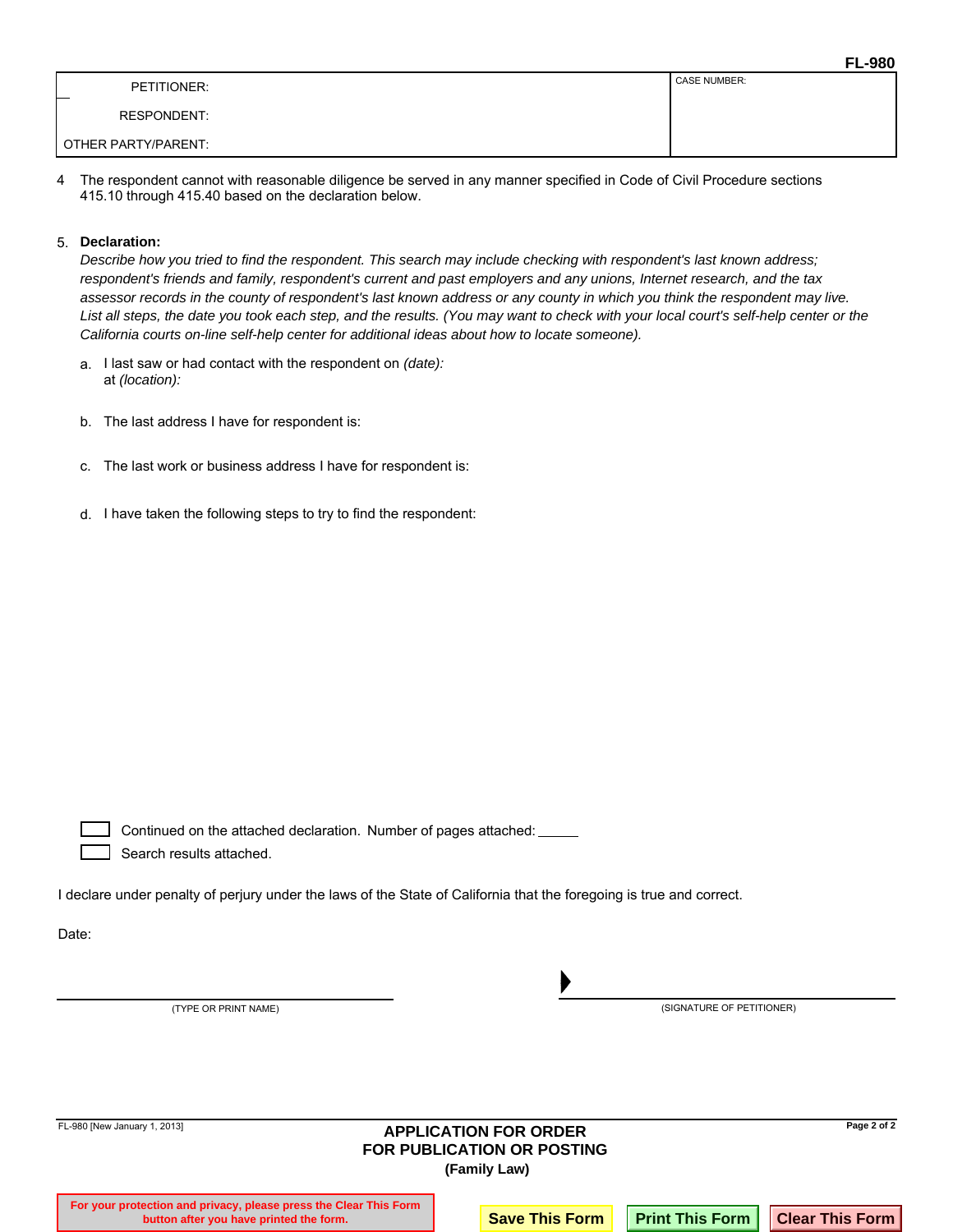### **FL-982**

|    |                                                                                                                                                                                                                                                                                                                                                                                                                                | <b>FL-982</b>                                                                                                                                                    |
|----|--------------------------------------------------------------------------------------------------------------------------------------------------------------------------------------------------------------------------------------------------------------------------------------------------------------------------------------------------------------------------------------------------------------------------------|------------------------------------------------------------------------------------------------------------------------------------------------------------------|
|    | ATTORNEY OR PARTY WITHOUT ATTORNEY (Name, State Bar number, and address):                                                                                                                                                                                                                                                                                                                                                      | <b>FOR COURT USE ONLY</b>                                                                                                                                        |
|    | FAX NO. (Optional):<br>TELEPHONE NO.:<br>E-MAIL ADDRESS (Optional):<br>ATTORNEY FOR (Name):                                                                                                                                                                                                                                                                                                                                    | To keep other people from<br>seeing what you entered on<br>your form, please press the<br><b>Clear This Form button at the</b><br>end of the form when finished. |
|    | SUPERIOR COURT OF CALIFORNIA, COUNTY OF Sacramento                                                                                                                                                                                                                                                                                                                                                                             |                                                                                                                                                                  |
|    | STREET ADDRESS: 3341 Power Inn Road<br>MAILING ADDRESS: 3341 Power Inn Road<br>CITY AND ZIP CODE: Sacramento, CA 95826<br>BRANCH NAME: William R. Ridgeway Family Relations Courthouse<br>PETITIONER:                                                                                                                                                                                                                          |                                                                                                                                                                  |
|    |                                                                                                                                                                                                                                                                                                                                                                                                                                |                                                                                                                                                                  |
|    | <b>RESPONDENT:</b>                                                                                                                                                                                                                                                                                                                                                                                                             |                                                                                                                                                                  |
|    | OTHER PARTY/PARENT:                                                                                                                                                                                                                                                                                                                                                                                                            |                                                                                                                                                                  |
|    |                                                                                                                                                                                                                                                                                                                                                                                                                                |                                                                                                                                                                  |
|    | <b>PUBLICATION OR</b><br><b>POSTING</b><br><b>ORDER FOR</b>                                                                                                                                                                                                                                                                                                                                                                    | <b>CASE NUMBER:</b>                                                                                                                                              |
| 1. | Publication Granted: The court finds that the respondent cannot be served in any other manner specified in the California<br>Code of Civil Procedure. The court orders that the documents listed in item 6 be served by publication at least once per<br>week for four successive weeks in the following newspaper (specify):                                                                                                  |                                                                                                                                                                  |
| 2. | Posting Granted: The court finds that the respondent cannot be served in any other manner specified in the California<br>Code of Civil Procedure and that the petitioner cannot afford to serve by publication. The court orders that the documents<br>listed in item 6 be served by posting for 28 continuous days at the following location (address):<br>3341 Power Inn Road, Room 100-Bulletin Board, Sacramento, CA 95826 |                                                                                                                                                                  |
|    | And that the documents in item 6, along with this order, be mailed to respondent's last known address (specify):                                                                                                                                                                                                                                                                                                               |                                                                                                                                                                  |
| 3. | Publishing Denied: The court denies the request to publish.<br>а.<br>Other methods of service are possible.<br>b.<br>Insufficient attempts have been made to locate the respondent (specify):                                                                                                                                                                                                                                  |                                                                                                                                                                  |
|    | Posting Denied: The court denies the request to post.<br>Other methods of service are possible.<br>a.<br>b.<br>Petitioner is able to pay fees required for publication.<br>Insufficient attempts have been made to locate the respondent (specify):<br>c.                                                                                                                                                                      |                                                                                                                                                                  |
| 5. | Hearing Required: The court orders that a hearing be set to determine the petitioner's financial circumstances. If at this<br>hearing the court decides that the petitioner, based on financial circumstances, does not qualify for posting, then the court<br>may order that the documents listed in item 6 be served by publication.                                                                                         |                                                                                                                                                                  |
|    | Time:<br>Hearing date:                                                                                                                                                                                                                                                                                                                                                                                                         | Dept:                                                                                                                                                            |
|    |                                                                                                                                                                                                                                                                                                                                                                                                                                |                                                                                                                                                                  |
| 6. | Documents to be served by publication or posting:                                                                                                                                                                                                                                                                                                                                                                              |                                                                                                                                                                  |
|    | Summons (Family Law) (form FL-110)<br>a.<br>b.<br>Summons (Uniform Parentage-Petition for Custody and Support) (form FL-210)<br>Other (specify):<br>C.                                                                                                                                                                                                                                                                         |                                                                                                                                                                  |
|    |                                                                                                                                                                                                                                                                                                                                                                                                                                |                                                                                                                                                                  |
| 7. | If, during the 28 days of publication or posting, you locate the respondent's address, you must have someone 18 years of age or<br>older mail the documents listed in item 6 to the respondent along with this order. The server must complete and file with the court a<br>Proof of Service by Mail (form FL-335).                                                                                                            |                                                                                                                                                                  |

Date:

JUDICIAL OFFICER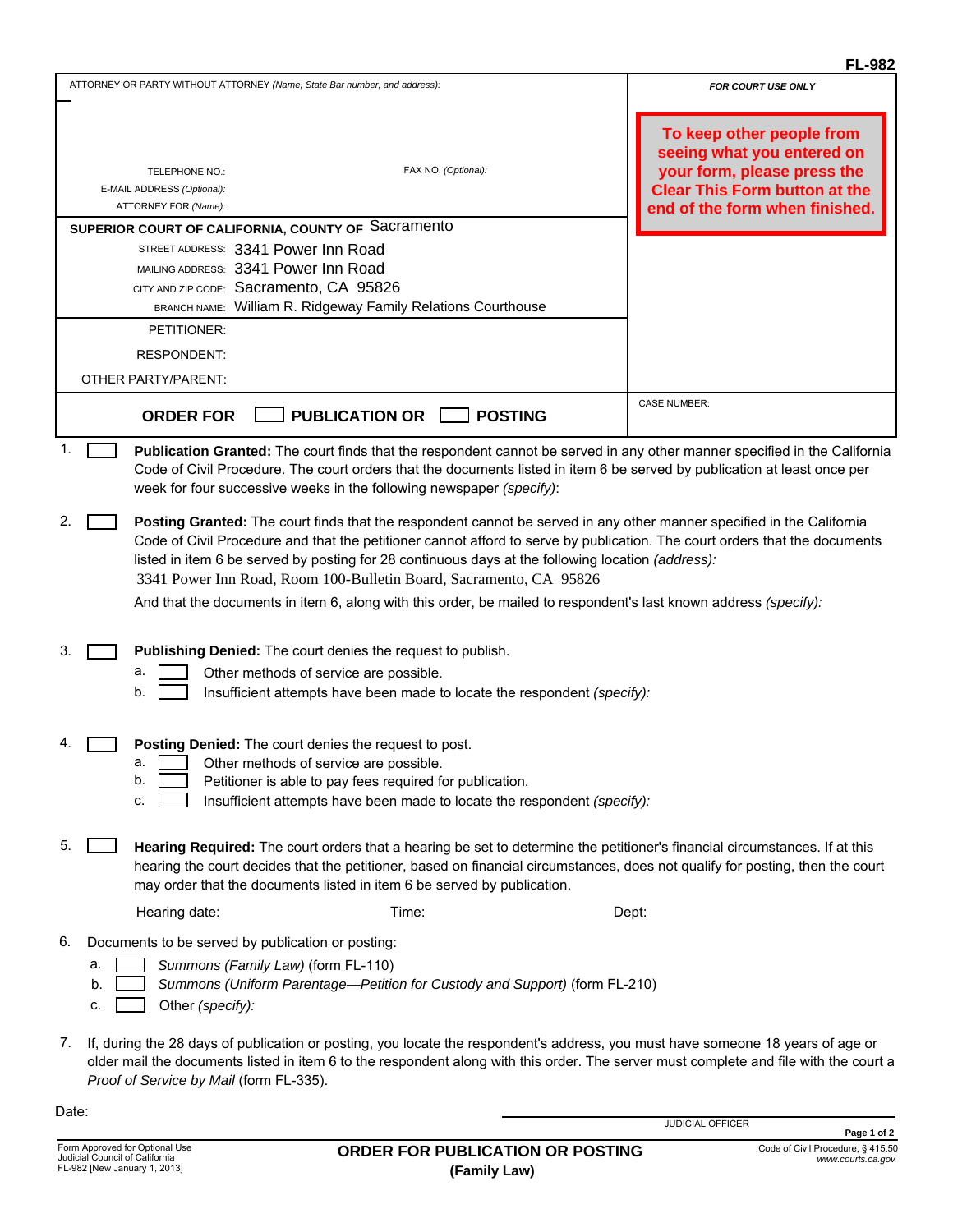CASE NUMBER:

RESPONDENT:

OTHER PARTY/PARENT:

### **INSTRUCTIONS**

### **Publication:**

- **Publication:** Take this order to the approved newspaper for publication and pay the fee to publish the documents listed in item 6 1. of this order for at least once a week for four successive weeks.
- **Proof of Service by Publication:** After the newspaper publication is complete, the newspaper will send you a declaration or 2. affidavit of publication and a copy of the publication notice that appeared in the newspaper. You must file this declaration or affidavit of publication with the court clerk if it has not been filed by the newspaper. Be sure to make a copy for yourself.
- **Service by Publication Completed:** Service by publication is complete at the end of the 28th day of publication in the newspaper. 3. If no response has been filed by the respondent, the petitioner may file *a Request to Enter Default* (form FL-165) starting on the 59th day after the first day of publication.
- **Mailing:** If during the time of publication, you locate the respondent's address, you must have someone 18 years of age or older 4. mail the this order and all documents listed in item 6 of this order to the respondent. Be sure the person who mails these documents completes and files a proof of service of this mailing. The server may use *Proof of Service by Mail* (form FL-335).

#### **Posting:**

- **Posting Location:** You must have someone, 18 years of age or older and not a party to the case, post a copy of this *Order for*  1. *Publication or Posting* (form FL-982) and all documents listed in item 6 of this order at the court-ordered posting location leaving it posted for 28 days in a row.
- **Mailing to last known address:** You must have someone, 18 years or older and not a party to the case, mail this *Order for*  2. *Publication or Posting* (form FL-982) and all documents listed in item 6 of this order to the respondent's last known address. The person who mails these documents completes a proof of service of this mailing. The server may use *Proof of Service by Mail* (form FL-335).
- **Proof of Service by Posting:** The person (server) who posts and/or mails these documents must complete and file a declaration 3. under penalty of perjury of such proof of posting. The server may use *Proof of Service of Posting* (form FL-985).
- **Service by Posting Completed:** Service by posting is complete at the end of the 28th day of posting. If no response has been 4. filed by the respondent, the petitioner may file *a Request to Enter Default* (form FL-165) on the 59th day after the first day of posting.
- **Mailing:** If during the time of posting, you locate the respondent's address, you must have someone 18 years of age or older mail 5. the this order and all documents listed in item 6 of this order to the respondent. Be sure the person who mails these documents completes and files a proof of service of this mailing. The server may use *Proof of Service by Mail* (form FL-335).

| FL-982 [New January 1, 2013]<br><b>ORDER FOR PUBLICATION OR POSTING</b><br>(Family Law) |                                                                                                              |  |                       |  | Page 2 of 2                                |
|-----------------------------------------------------------------------------------------|--------------------------------------------------------------------------------------------------------------|--|-----------------------|--|--------------------------------------------|
|                                                                                         | For your protection and privacy, please press the Clear This Form<br>button after you have printed the form. |  | <b>Save This Form</b> |  | <b>Print This Form   Clear This Form  </b> |